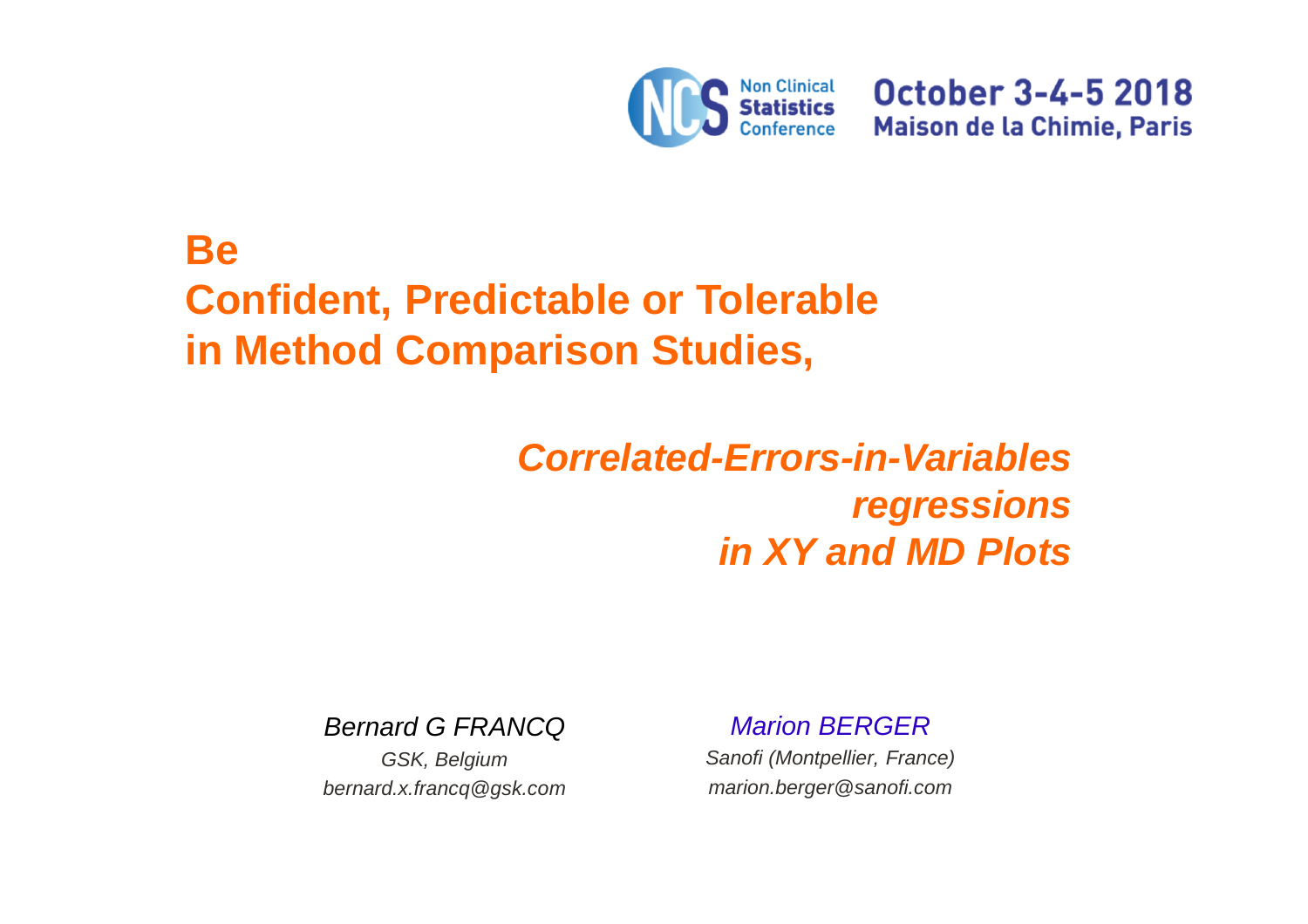### **The systolic blood pressure data (mmHg)**

#### **Patienti J1 J2 J3 S1 S2 S3 J S**124.7 1 <sup>100</sup> <sup>106</sup> <sup>107</sup> <sup>122</sup> <sup>128</sup> <sup>124</sup> 104.3 124.7 2 <sup>108</sup> <sup>110</sup> <sup>108</sup> <sup>121</sup> <sup>127</sup> <sup>128</sup> 108.7 125.3 … … … … … … … … … … … … … … … …  $\frac{1}{\sqrt{2}}$  we have  $\frac{1}{\sqrt{2}}$ **i** $X_{11}$  $X_{12}$  $X_{i3}$  $Y_{11}$ **Yi2Yi3Xi <sup>Y</sup><sup>i</sup>** … … … … … … … … … … … … … … … … … …  $\begin{array}{c|c} ... & ... & ... \\ \hline 134 & 101.3 & 135.3 \end{array}$ 84 <sup>106</sup> <sup>98</sup> <sup>100</sup> <sup>137</sup> <sup>135</sup> <sup>134</sup> 101.3 135.3 85<mark>5|| 122| 112| 112|| 121| 123| 128|| 115.3| 124.0</mark> **Sphygometer 'J' Semi automatic 'S'**

Bland, Altman. Measuring agreement in methodComparison studies. Stat Methods Med Res. 1999; 8:135-160

> library(BivRegBLS); data(SBP) $res = desc.stat(data = SBP, xcol = 2:4, ycol = 8:10)$

Compute the

mean measures

#### Question: is J (Manual) equivalent to S (Automatic) ?

If my systolic blood pressure is measured at 125 mmHg with a manual device, what can we expect from an automatic device?

- ← Prediction of new measurements based on observed measures
- $\checkmark$  Prediction with or without measuremant uncertainty
- $\checkmark$  Prediction of average or individual measurements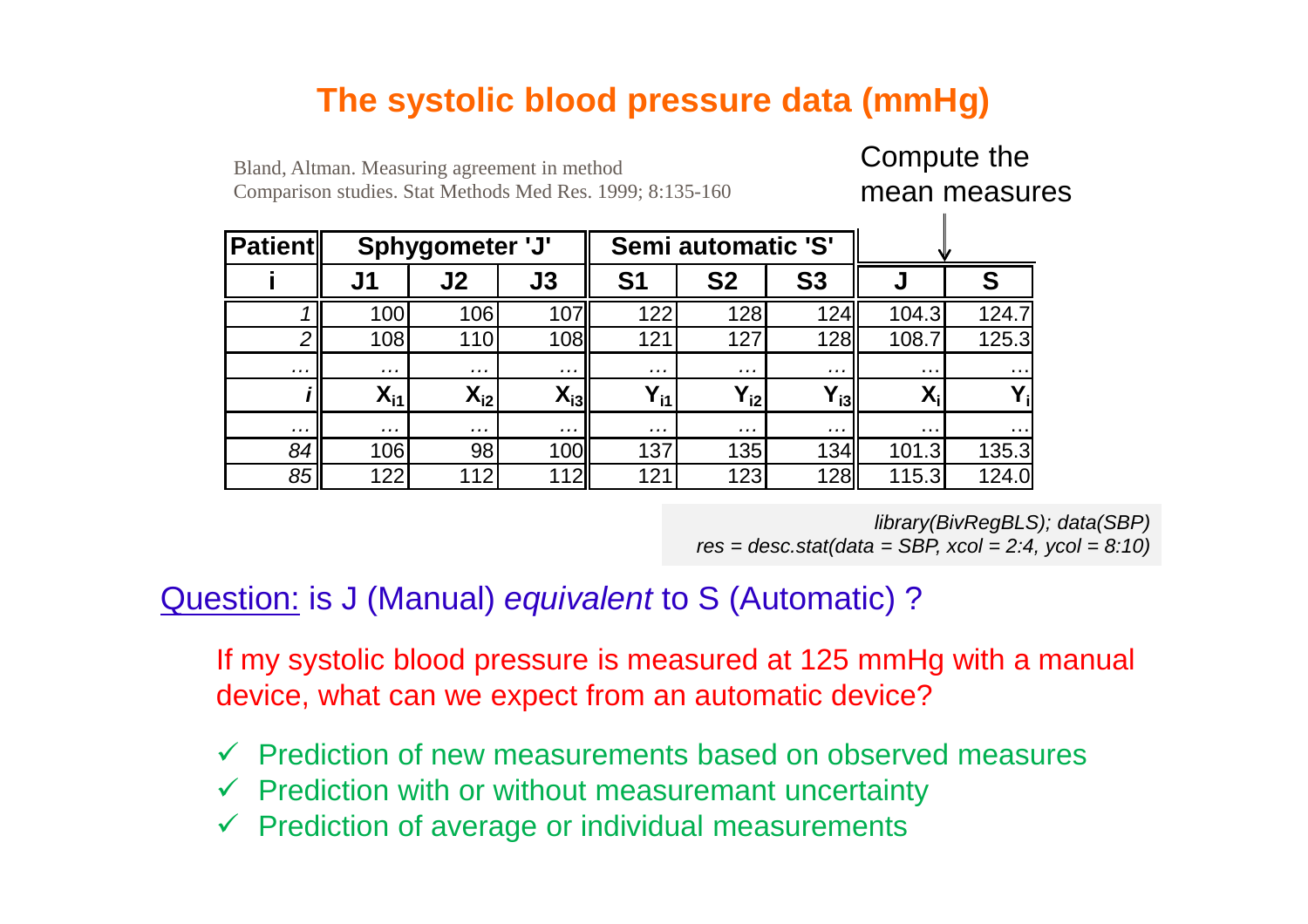#### **XY and MD plot – replicated data**



**Question** Which statistical interval to use around the regression line?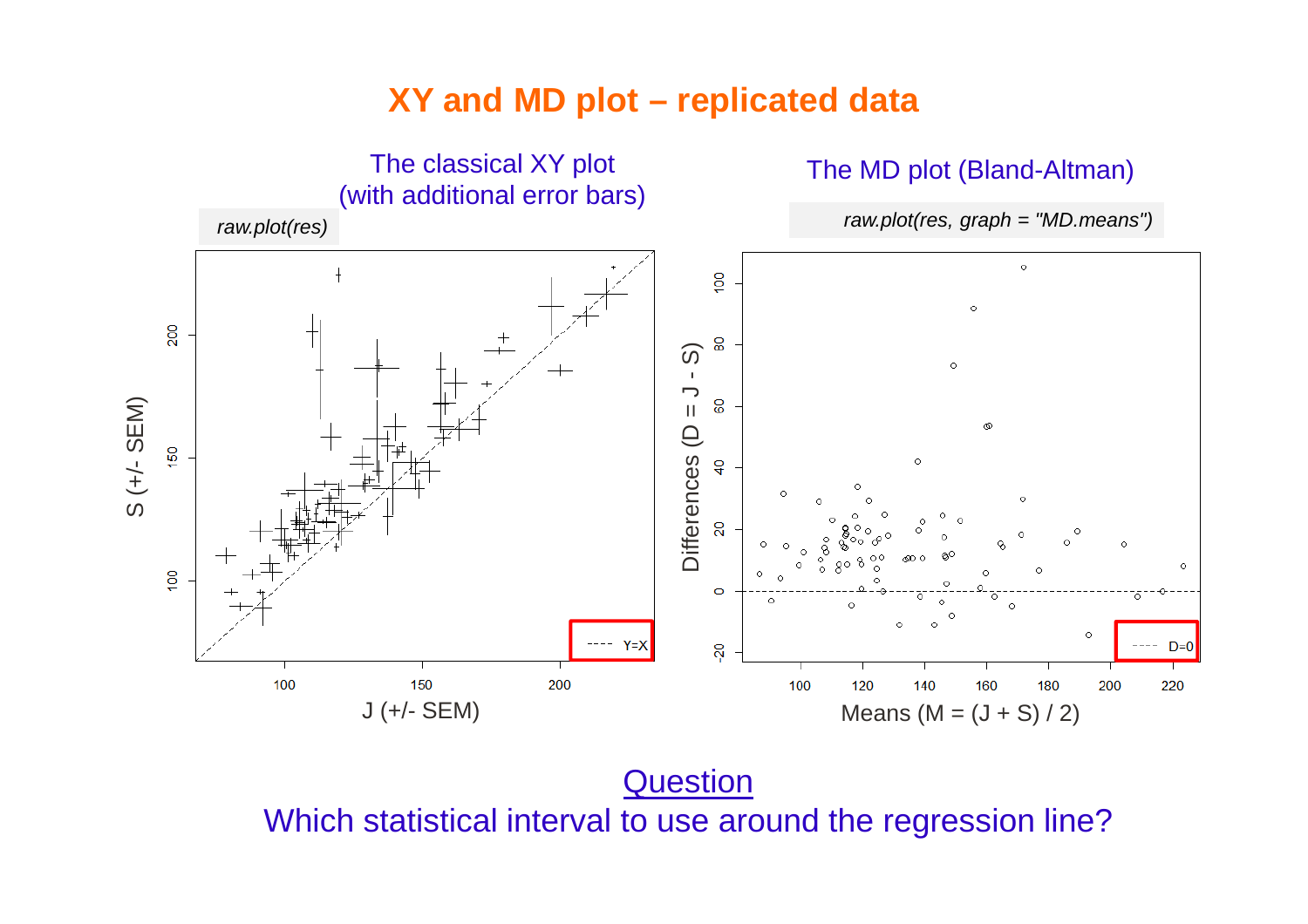#### **Confidence Intervals (CI) vs Prediction Intervals (PI)**

CI and PI are usually introduced separately in the statistical literature, i.e. OLS:

$$
\hat{Y} \pm t_{0.975, n-1} S \sqrt{\frac{1}{n} + \frac{(X - \bar{X})^2}{S_{XX}}} \qquad \hat{Y} \pm t_{0.975, n-1} S \sqrt{1 + \frac{1}{n} + \frac{(X - \bar{X})^2}{S_{XX}}}
$$
\nWhen  $n \rightarrow \infty$  a Cl collapses to the point estimate  
\na Pl moves closer to the true quantiles  
\nThe concepts of 'confidence' and 'prediction' are actually similar  
\nprediction interval  
\n= confidence interval  
\nor a future observation  
\n
$$
\begin{aligned}\n\hat{Y} \pm t_{0.975, n-1} S \sqrt{\frac{1}{q} + \frac{1}{n} + \frac{(X - \bar{X})^2}{S_{XX}}} \\
\text{Cl = Cl for } q &= \infty \\
\text{Gl = Pl for } q &= 1\n\end{aligned}
$$
\n
$$
\hat{Y} \pm t_{0.975, n-1} S \sqrt{\frac{1}{q} + \frac{1}{n} + \frac{(X - \bar{X})^2}{S_{XX}}}
$$
\n
$$
\begin{aligned}\n\text{Gl = Cl for } q &= 0 \\
\text{V} \pm t_{0.975, n-1} S \sqrt{\frac{1}{q} + \frac{1}{n} + \frac{(X - \bar{X})^2}{S_{XX}}} \\
\text{V} \pm t_{0.975, n-1} S \sqrt{\frac{1}{q} + \frac{1}{n} + \frac{(X - \bar{X})^2}{S_{XX}}} \\
\text{V} \pm t_{0.975, n-1} S \sqrt{\frac{1}{q} + \frac{1}{n} + \frac{(X - \bar{X})^2}{S_{XX}}} \\
\text{Simplifying Generalized Interval (Gl)?}\n\end{aligned}
$$
\n
$$
\begin{aligned}\n\text{P} \pm t_{0.975, n-1} S \sqrt{\frac{1}{q} + \frac{1}{n} + \frac{(X - \bar{X})^2}{S_{XX}}} \\
\text{Simplifying Generalized Interval (Gl)?}\n\end{aligned}
$$

is different than the one during the process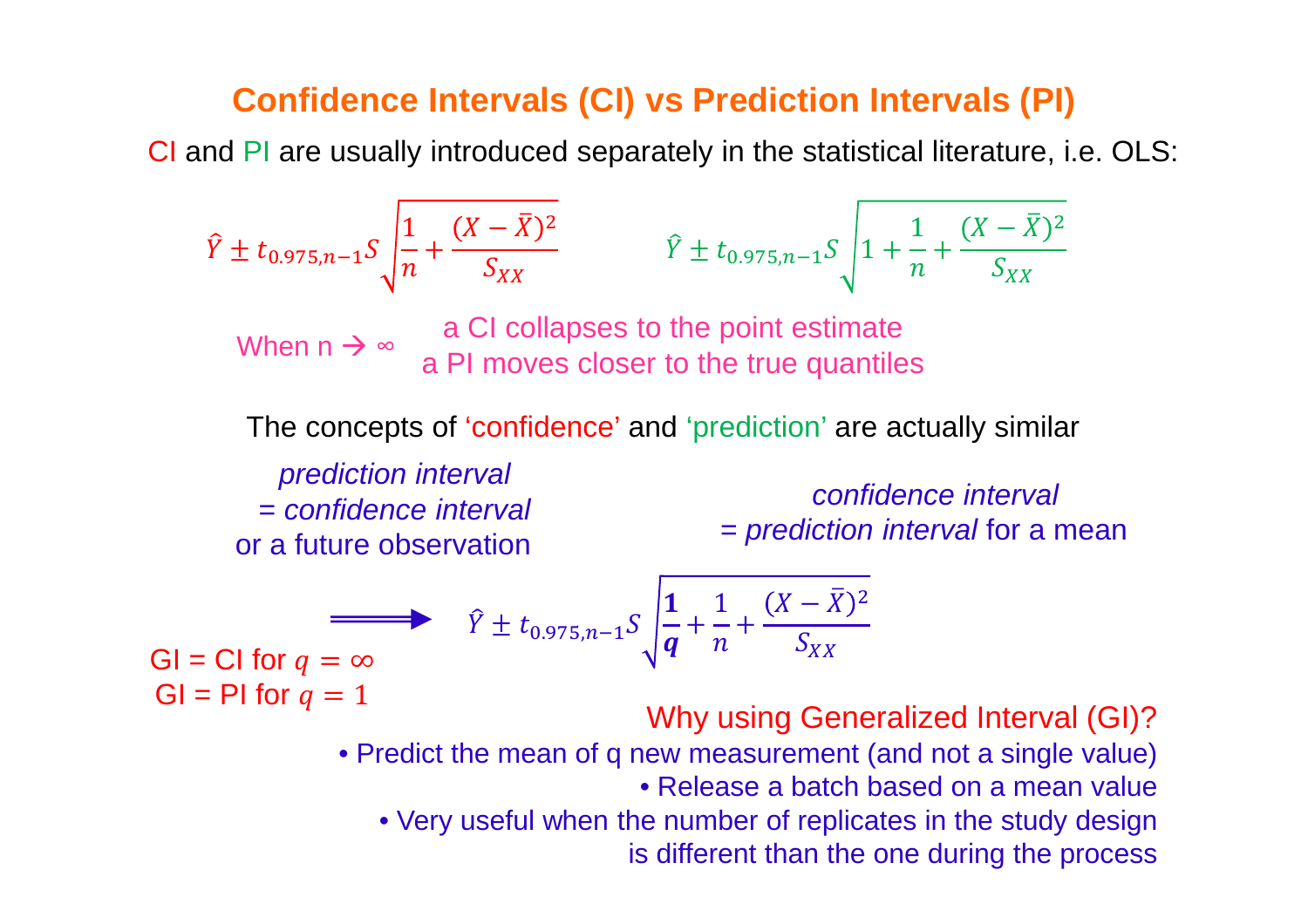Prediction Interval (PI) on replicated data **for single measure**

Solution given by Francq and Govaerts (Statistics in Medicine, 2016)

Prediction Intervals for BLS (XY plot) or CBLS (MD plot) regression

- •Hyperbolic PI
- •For  $n_X = n_Y$  or  $n_X \neq n_Y$  $_{\mathsf{Y}}$  (number of replicates)
- Models based on average data but predict singles measures•
- $\bullet$ Excellent coverage probabilities

#### **Generalized Intervals in errors-in-variables regressions**

Solution given by Francq, Berger et al. (BivRegBLS, R package 2017)

- Extends and includes the CI and PI
- Use 2  $q$  parameters to tune the interval  $\rightarrow$   $q_X$  $_X$  and  $q_Y$

Predict the mean of  $q_{\rm Y}$  $_{Y}$  measures by Y from the mean of  $q_{\overline{X}}$  $_{X}$  measures by X

- **GI** = PI if  $q_X = q_Y = 1$
- **GI** = CI if  $q_X = q_Y = \infty$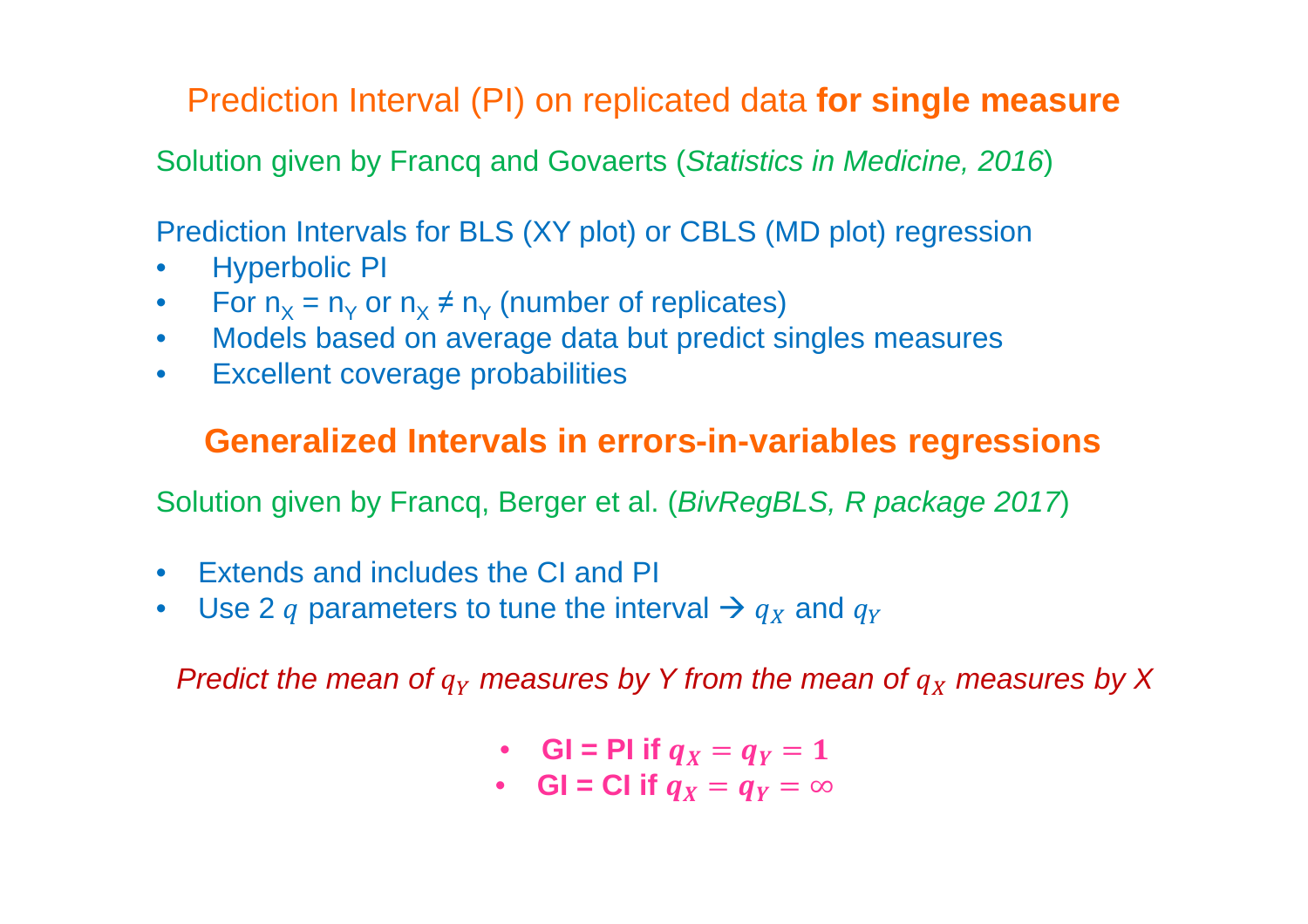#### Generalized Intervals (GI)



res.BLS = BLS (data = SBP, ...,  $qx = 3$ ,  $qy = 3$ ) XY.plot (res.BLS, …, graph.int = c("CI", "PI", *"GI"*))res.CBLS = CBLS (data = SBP, …, qx = 3, qy = 3) MD.plot (res.CBLS, graph.int = c("CI", "PI", *"GI"*), accept.int = 10)

- $\checkmark$ CI: Confidence Interval (for a mean = prediction without error)
- $\checkmark$ PI: Prediction Interval (for a single future value)
- $\checkmark$ **GI:** Generalized prediction Interval for the mean of  $q_X = q_Y = 3$  future value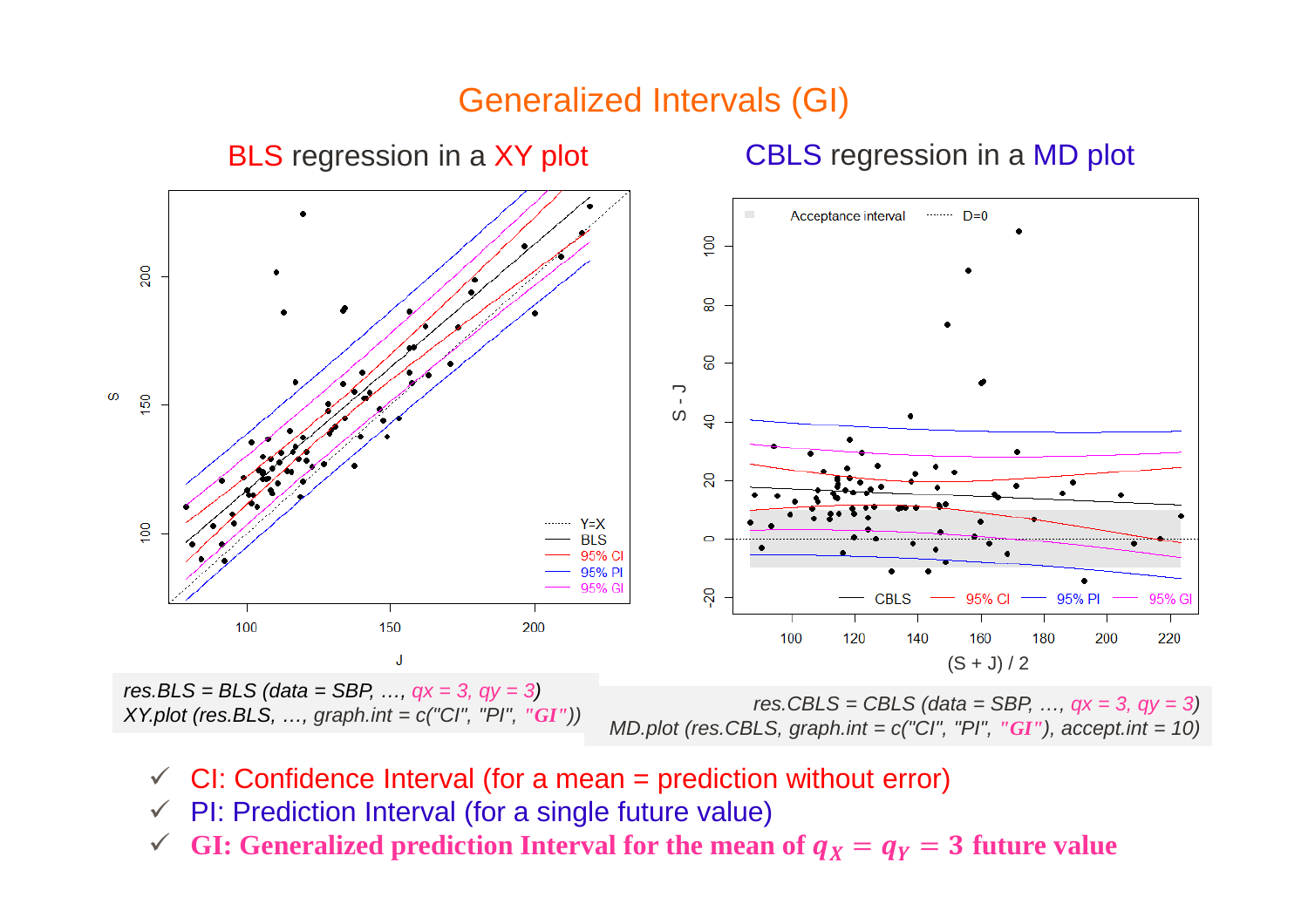## **Conclusion**

- BLS is the most general regression in a XY plot
- CBLS is the most general regression in a MD plot

with BivRegBLS:

- You can choose between many intervals according to your objective
- The Generalized Interval (GI) includes the CI (Confidence) and PI (Prediction)
- The GI can be tuned with 2 parameters,  $q_X$  and  $q_Y$  in errors-in-<br>seriables with  $\mathsf{Pl}$  C remeasing in YX also as the CDLO is MD at variables with BLS regression in XY plot or the CBLS in MD plot

**:-) :-) :-) :-) :-) :-) :-) :-) :-) :-) :-) :-) Give us your feedback :-):-) :-) :-) :-) :-) :-) :-) :-) :-) :-) :-)**